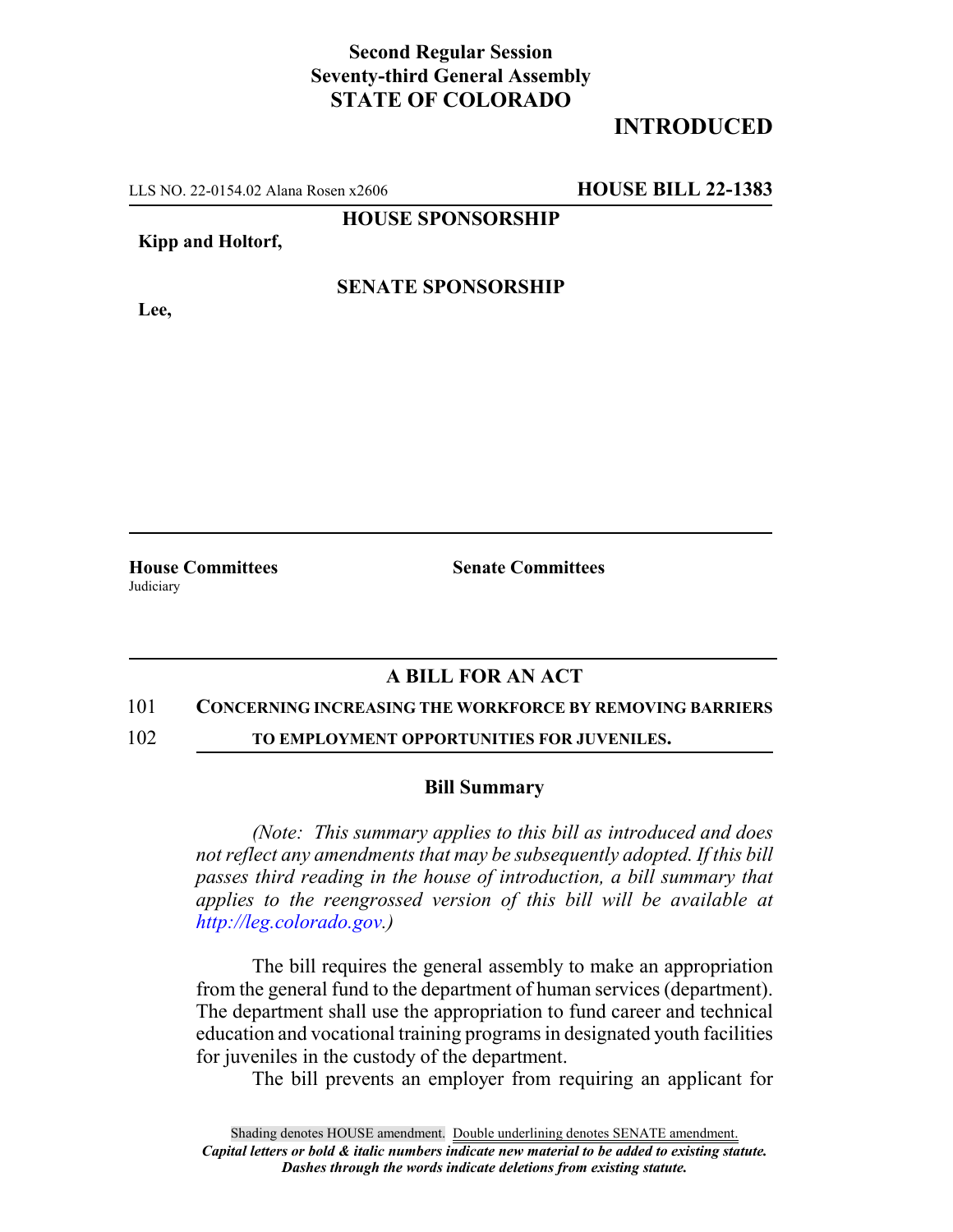employment of any age to disclose information related to an arrest, detention, processing, diversion, supervision, adjudication, or court disposition that occurred while the applicant was subject to the process and jurisdiction of the juvenile court. As a factor in determining any condition of employment, an employer shall not seek from any source any record related to an arrest, detention, processing, diversion, supervision, adjudication, or court disposition that occurred while the applicant was subject to the process and jurisdiction of the juvenile court, except for records that are publicly available and that are specifically related to the tasks or functions of the job. Records that are publicly available include juvenile offenses that constitute unlawful sexual behavior or a crime of violence. The bill does not apply to the screening of applicants who have direct contact with vulnerable persons.

The bill prohibits state or local agencies from denying or taking adverse action against an applicant who has been adjudicated for a delinquent act in a juvenile proceeding, but who is otherwise qualified for a license, certification, permit, or registration.

1 *Be it enacted by the General Assembly of the State of Colorado:*

# 2 **SECTION 1. Legislative declaration.** (1) The general assembly 3 finds and declares that:

4 (a) The COVID-19 pandemic has led to extensive job loss and 5 long-term economic impacts statewide;

6 (b) Increasing job skills training immediately will provide a 7 positive and long-lasting benefit on the state's economy at a critical time 8 in Colorado's recovery from the COVID-19 pandemic;

 (c) In addition to providing for the care and supervision of a juvenile committed by the juvenile court to the custody of the department of human services, the department of human services also provides career and technical education and vocational training programs;

13 (d) Custody-based education and vocational training results in 14 greater employment opportunities, higher wages, and a lower rate of 15 recidivism;

16 (e) The department of human services' career and technical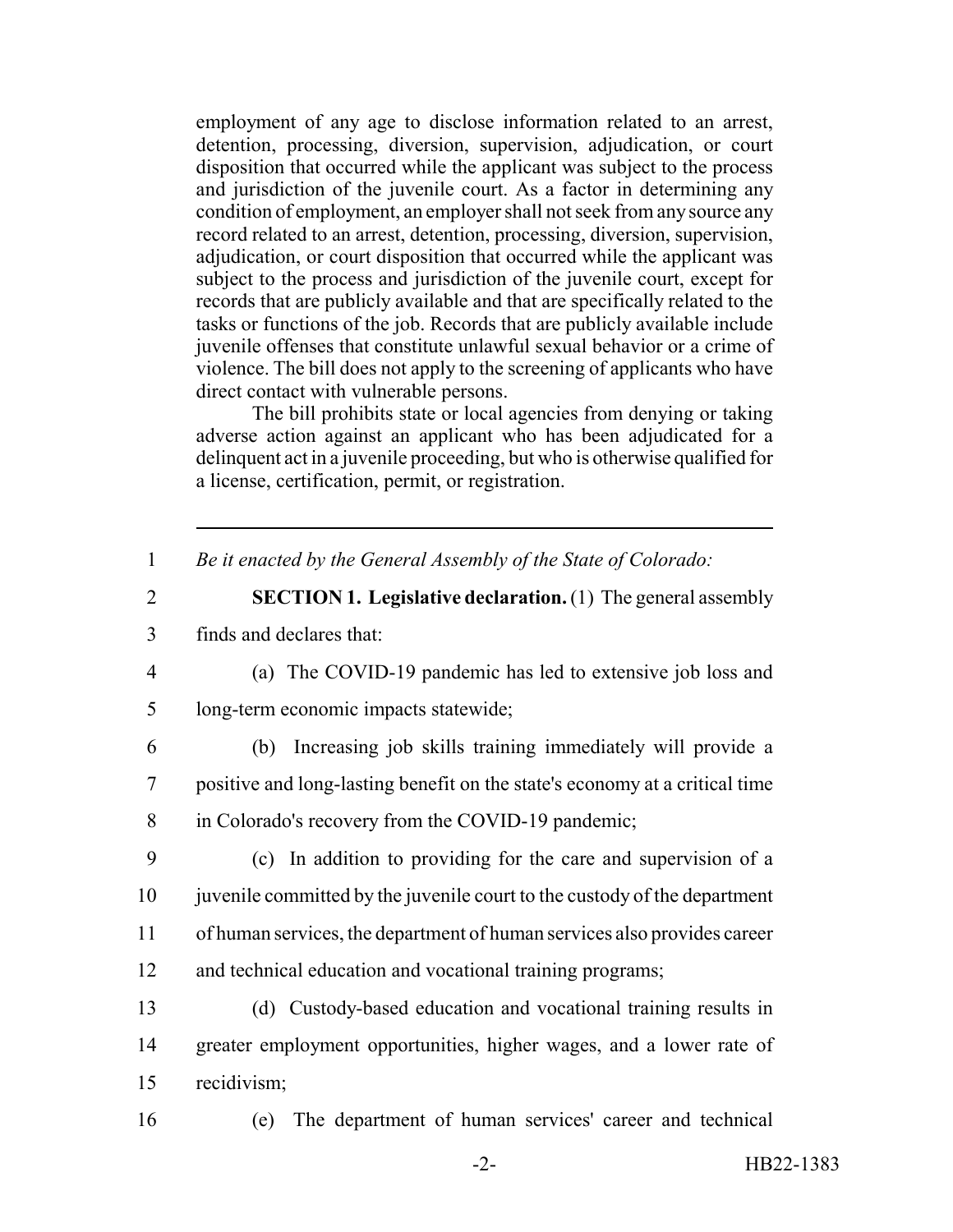education and vocational training programs increase workforce readiness in juveniles so they may transition out of the juvenile justice system into skilled employment;

 (f) Expanding job skills and workforce readiness training for juveniles reduces future expenditures on social services programs and reincarceration, and will positively impact Colorado's long-term economic stability;

 (g) Juvenile adjudications can negatively impact employment opportunities, and it is an important expansion of state policy that juvenile records do not impact employment decisions; and

 (h) In creating employment opportunities for youth with involvement in the juvenile justice system, this act seeks to minimize hiring discrimination based on an applicant's past involvement in the 14 juvenile justice system. Potential employers continue to have access to nonconfidential information related to juvenile offenses that may be used in employment decisions. Under current law, juvenile adjudications for offenses that constitute registered sexual offenses or class 1, 2, 3, or 4 felonies, if committed by an adult, are nonconfidential and available to the public.

 (2) Therefore, the general assembly declares that investing state dollars into career and technical education and vocational training programs for juveniles will enhance the department of human services' ability to improve outcomes for juveniles and the state and prohibiting the use of juvenile adjudication records in employment decisions will improve employment opportunities for Coloradans.

 **SECTION 2.** In Colorado Revised Statutes, 19-2.5-1526, **add** (4) as follows: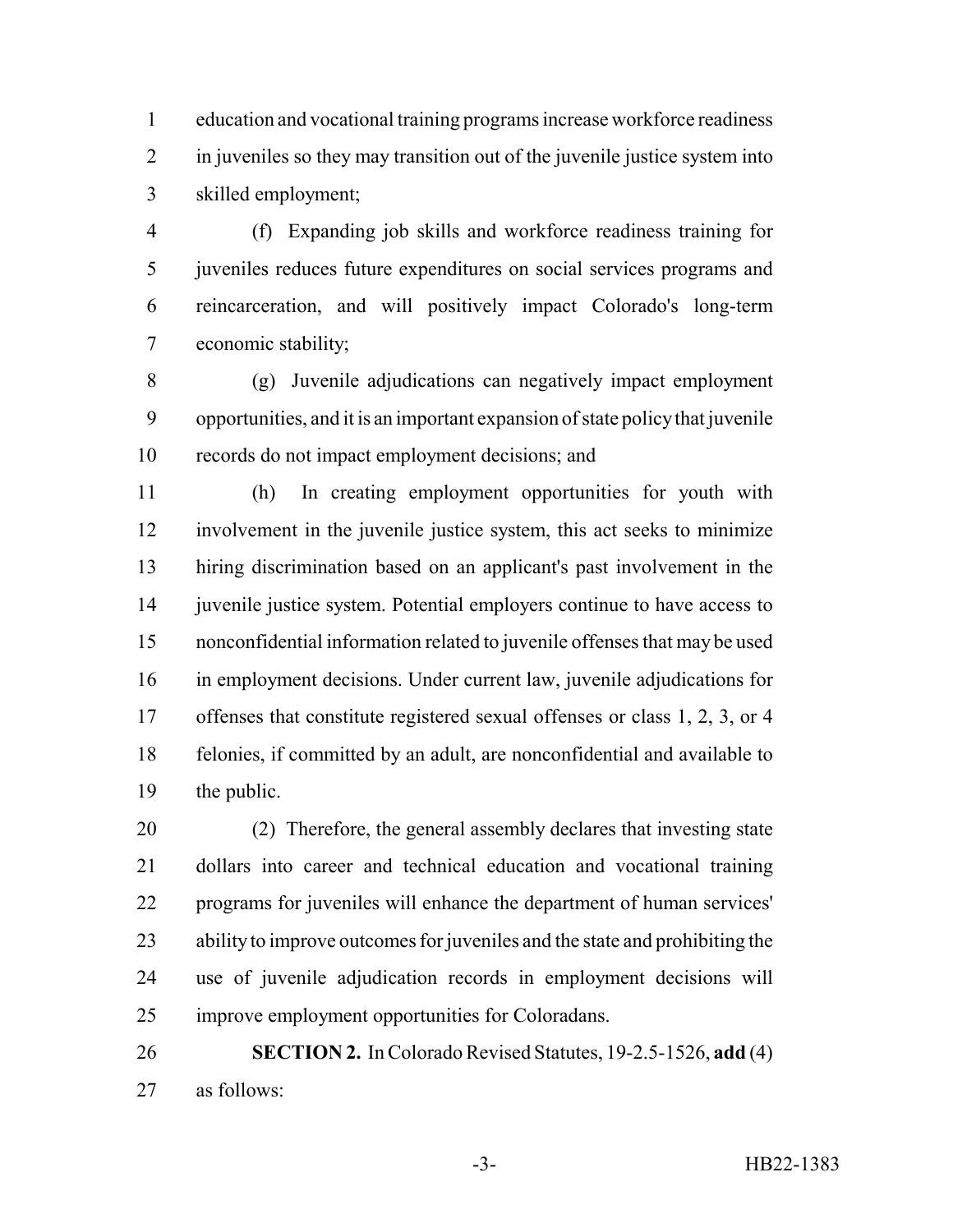**19-2.5-1526. Facility rules - academic and vocational courses - repeal.** (4) (a) (I) FOR THE 2022-23 STATE FISCAL YEAR, THE GENERAL ASSEMBLY SHALL APPROPRIATE ONE MILLION ONE HUNDRED THOUSAND DOLLARS FROM THE GENERAL FUND TO THE DEPARTMENT TO EXPAND THE DEPARTMENT'S CAREER AND TECHNICAL EDUCATION AND VOCATIONAL TRAINING PROGRAMS IN DESIGNATED JUVENILE FACILITIES AS FOLLOWS:

 (A) PURCHASING VOCATIONAL PROGRAM EQUIPMENT AND OUTDOOR STORAGE STRUCTURES TO ADVANCE THE SKILLS OF JUVENILES IN CAREERS THAT JUVENILES CAN MAINTAIN ONCE RELEASED FROM THE 10 CUSTODY OF THE DEPARTMENT;

 (B) UPDATING EXISTING PHYSICAL SPACE FOR LEARNING AND 12 REPLACING OUTDATED VOCATIONAL AND TECHNICAL EQUIPMENT;

 (C) CONTRACTING WITH COLORADO STATE UNIVERSITY -PUEBLO, 14 AS ESTABLISHED IN SECTION 23-31.5-101, AND OTHER INSTITUTIONS OF HIGHER EDUCATION, AS APPROPRIATE, FOR MOBILE LEARNING LABS; AND

 (D) UPDATING TECHNOLOGY AND COMPUTER EQUIPMENT FOR EDUCATION PROGRAMMING EXPANSION.

 (II) IF ANY UNEXPENDED OR UNENCUMBERED MONEY APPROPRIATED FOR THE 2022-23 STATE FISCAL YEAR REMAINS AT THE END OF THE FISCAL YEAR, THE DEPARTMENT MAY EXPEND MONEY FOR THE SAME PURPOSES IN THE NEXT FISCAL YEAR WITHOUT FURTHER **APPROPRIATION.** 

23 (b) THIS SUBSECTION (4) IS REPEALED, EFFECTIVE JULY 1, 2024. **SECTION 3.** In Colorado Revised Statutes, **amend** 19-2.5-108 as follows:

 **19-2.5-108. Effect of proceedings - definition.** (1) An 27 adjudication or proceeding pursuant to this article 2.5 IS NOT EQUIVALENT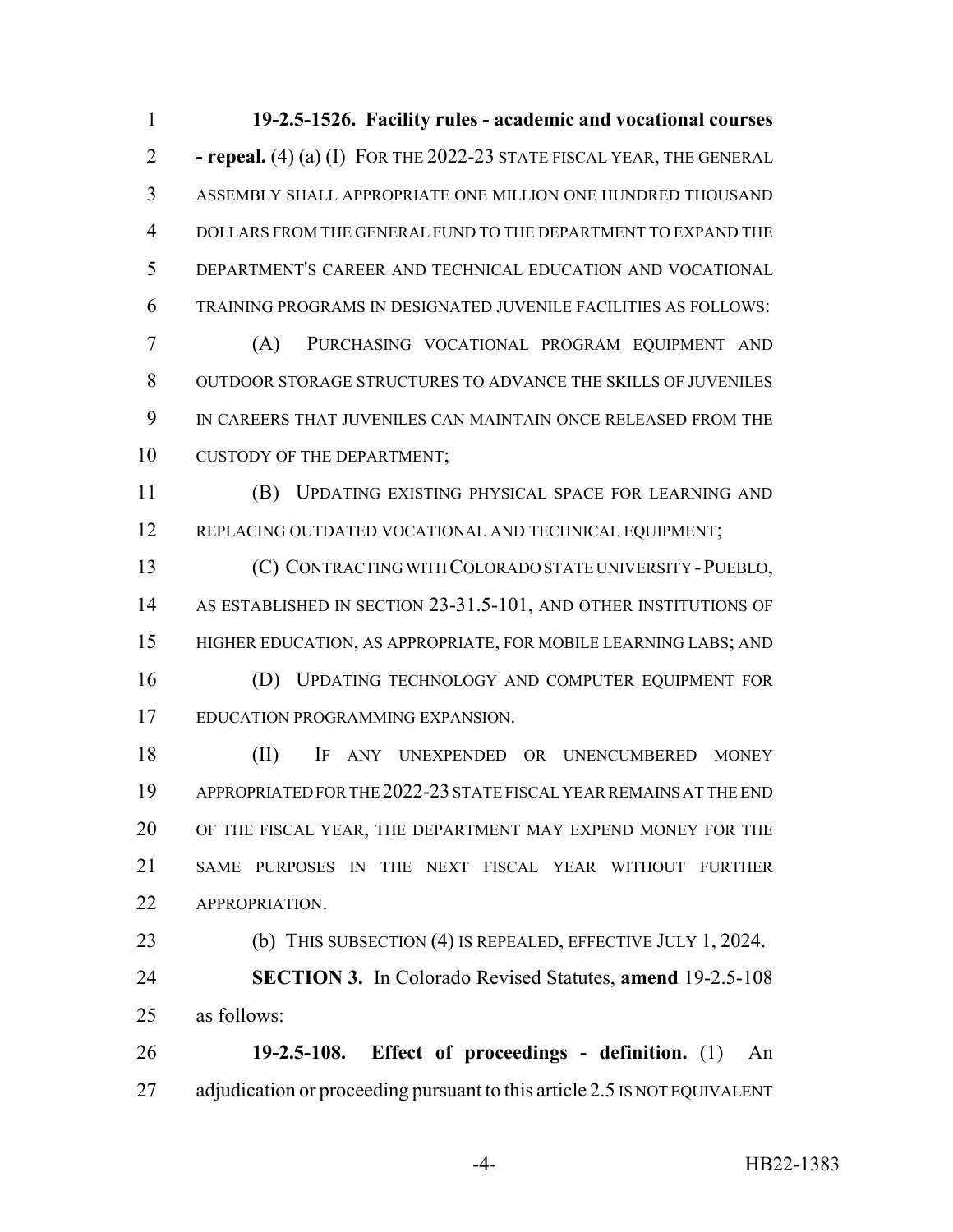TO AN ADULT CONVICTION OF A CRIMINAL OFFENSE AND must not impose any civil disability upon a juvenile or disqualify OR PREJUDICE the juvenile from holding any position under the state personnel system or submitting any governmental or military service application or receiving any governmental or military service appointment or from holding public office.

 (2) (a) AN EMPLOYER, WHETHER A PUBLIC ENTITY OR PRIVATE INDIVIDUAL OR ENTITY, SHALL NOT ASK AN APPLICANT FOR EMPLOYMENT OF ANY AGE TO DISCLOSE INFORMATION RELATED TO AN ARREST, DETENTION, PROCESSING, DIVERSION, SUPERVISION, ADJUDICATION, OR COURT DISPOSITION THAT OCCURRED WHILE THE APPLICANT WAS SUBJECT 12 TO THE PROCESS AND JURISDICTION OF THE JUVENILE COURT.

 (b) AS A FACTOR IN DETERMINING ANY CONDITION OF EMPLOYMENT AND IN ACCORDANCE WITH SECTION 19-1-304 (5), AN EMPLOYER SHALL NOT SEEK FROM ANY SOURCE ANY RECORD RELATED TO AN ARREST, DETENTION, PROCESSING, DIVERSION, SUPERVISION, 17 ADJUDICATION, OR COURT DISPOSITION THAT OCCURRED WHILE THE APPLICANT WAS SUBJECT TO THE PROCESS AND JURISDICTION OF THE JUVENILE COURT.

20 (c) AN EMPLOYER SHALL NOT CONSIDER ANY RECORD RELATED TO AN ARREST, DETENTION, PROCESSING, DIVERSION, SUPERVISION, 22 ADJUDICATION, OR COURT DISPOSITION THAT OCCURRED WHILE THE APPLICANT WAS SUBJECT TO THE PROCESS AND JURISDICTION OF THE JUVENILE COURT AS A FACTOR IN DETERMINING ANY CONDITION OF EMPLOYMENT, EXCEPT FOR RECORDS THAT ARE PUBLICLY AVAILABLE PURSUANT TO SECTION 19-1-304 (5) AND ARE SPECIFICALLY RELATED TO THE TASKS OR FUNCTIONS OF THE JOB. NOTWITHSTANDING SUBSECTION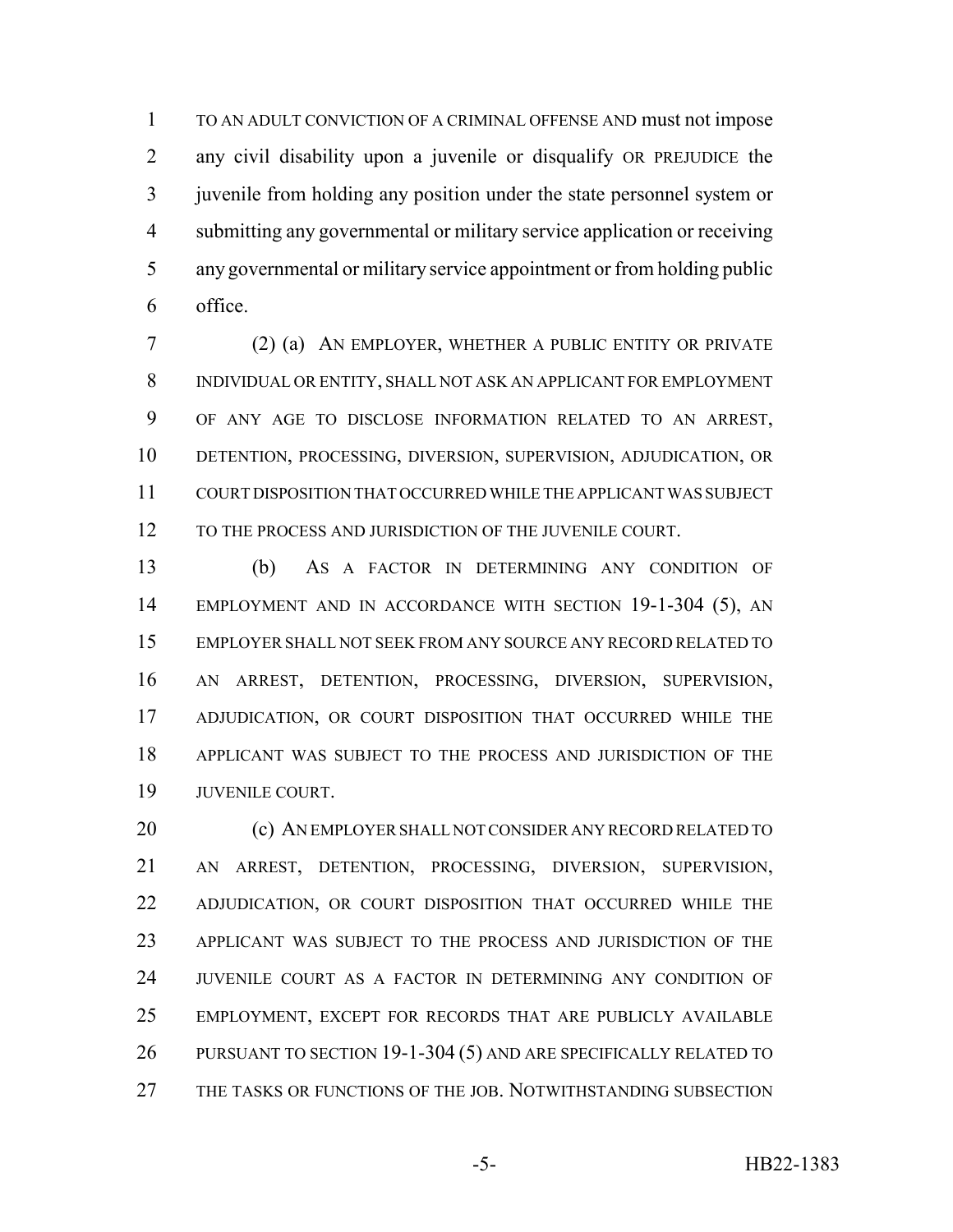(2)(b) OF THIS SECTION, AN EMPLOYER MAY CONDUCT A CRIMINAL BACKGROUND CHECK OF THE APPLICANT FOR RECORDS THAT ARE PUBLICLY AVAILABLE PURSUANT TO SECTION 19-1-304 (5). RECORDS PUBLICLY AVAILABLE PURSUANT TO SECTION 19-1-304 (5) INCLUDE JUVENILE OFFENSES THAT CONSTITUTE UNLAWFUL SEXUAL BEHAVIOR, AS DEFINED IN SECTION 16-22-102 (9), OR A CRIME OF VIOLENCE, AS DEFINED IN SECTION 18-1.3-406.

8 (d) THE PROVISIONS OF THIS SUBSECTION (2) DO NOT APPLY TO THE SCREENING OF APPLICANTS WHO HAVE DIRECT CONTACT WITH VULNERABLE PERSONS PURSUANT TO SECTION 27-90-111.

 (e) AS USED IN THIS SUBSECTION (2), A "CONDITION OF EMPLOYMENT" MEANS HIRING, PROMOTION, TERMINATION, PARTICIPATING 13 IN AN APPRENTICESHIP TRAINING PROGRAM, OR A TRAINING PROGRAM THAT LEADS TO EMPLOYMENT.

 **SECTION 4.** In Colorado Revised Statutes, 24-5-101, **amend** (2)(b)(III) and (2)(b)(IV); and **add** (2)(b)(V) as follows:

 **24-5-101. Effect of criminal conviction on employment rights.** (2) (b) In evaluating an applicant, an agency shall comply with subsection (4) of this section and shall not use the determination of the following information as a basis for denial or taking adverse action against any applicant otherwise qualified:

 (III) The applicant has been convicted of a criminal offense but 23 records of the conviction have been sealed or expunged;  $\sigma$ 

 (IV) A court has issued an order of collateral relief specific to the credential sought by the applicant; OR

26 (V) THE APPLICANT HAS BEEN ADJUDICATED FOR COMMITTING A DELINQUENT ACT IN A JUVENILE PROCEEDING.